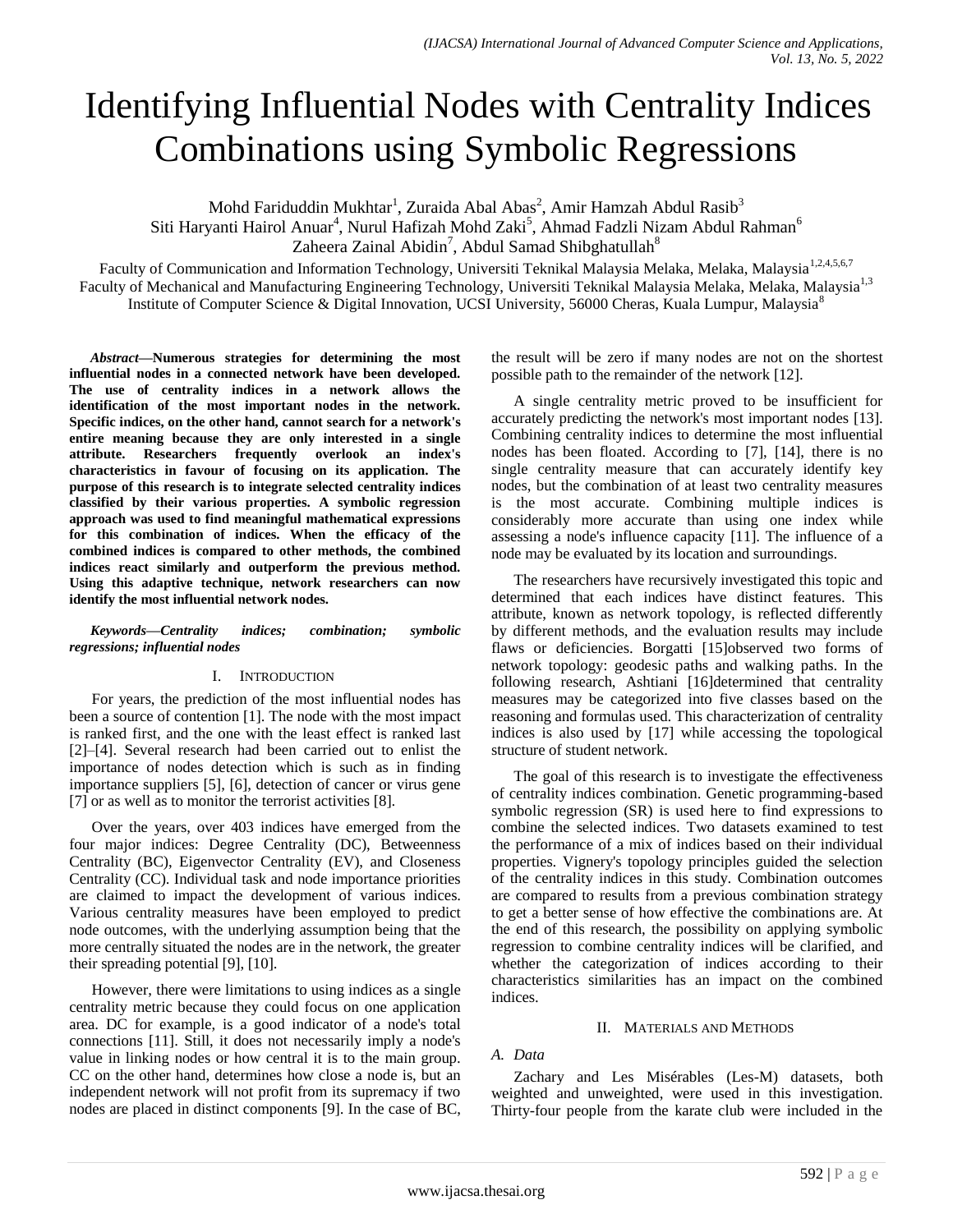Zachary dataset, which documented 78 connections between members who interacted outside the club. The novel Les-M features 77 nodes and 254 edges, including co-occurring characters. Both networks were depicted in the Fig. 1, with information on the most connected nodes.

# *B. Theoretical Topology of Centrality Indices*

The definition of Vignery's eleven centrality indices is simplified and shown in Table I. Several of the indices had the same features and hierarchical clustering analysis is executed to observe whether the indices can be clustered into a single component to justify where the indices are converging. The dendrogram is built up by clustering observations and their similarity levels at each stage and assessing the similarity (or distance) levels of the produced clusters. As a first stage in the modeling technique, the value for each index is computed for each node. Following that, the indices was categorized based on their commonalities. The higher a cluster's similarity level, the more related the variables in that cluster are. These indices are divided into five theoretical groups, explained in Table I.



TABLE I. VIGNERY'S CENTRALITY INDICES SELECTION

| Type of centrality            | Definition                                                                                                                                                                                                     | Indices involved                                                                                                                   |
|-------------------------------|----------------------------------------------------------------------------------------------------------------------------------------------------------------------------------------------------------------|------------------------------------------------------------------------------------------------------------------------------------|
| Geodesic Distance and<br>Path | A simple measure of<br>the shortest path<br>between two vertices.<br>The length of a<br>geodesic path is called<br>geodesic distance or<br>shortest distance.                                                  | Eccentricity (EC),<br>Closeness (CC),<br>Residual closeness<br>(RC), Geodesic K-path<br>(GK), Betweenness<br>(BC), Bottleneck (BN) |
| Connectivity                  | Number of direct<br>connections a node has.<br>which means that every<br>pair of vertices has a<br>path linking them.                                                                                          | Eigenvector (EV), Hub<br>& Authority (HUB &<br>AUT), PageRank (PR)                                                                 |
| Neighbor's prestige           | Measures the number of<br>shortest pathways a<br>specific node has<br>between any other two<br>nodes and is based on<br>the premise that a node<br>with the shortest paths<br>controls communication<br>flows. | EV, HUB & AUT, PR                                                                                                                  |
| Nodes' adjacent               | The neighbourhood of a<br>node is the collection of<br>all vertices near the<br>vertex.                                                                                                                        | Cross-clique<br>connectivity (CQ),<br>Maximum<br>Neighborhood<br>Component (MNC)                                                   |

# *C. Combinations of Indices*

Network dynamics are examined as a function of the structure. The best estimate is made by combining a given number of indices based on the features of the component clusters. Genetic programming (GP) with symbolic regression (SR) is employed to generate mathematical expressions that may predict the simulation response values based on the topological indices used. SR is a technique that uses collected data to construct mathematical equations that may be used to test hypotheses [18]. With SR, the parameters and equation form are automatically searched, unlike typical regression methods that require a fixed-form model built from prior knowledge. GP is commonly utilized in SR because of the high computational complexity imposed by a vast search space that generates new solutions using the notion of biological evolution as a meta-heuristic [18], [19]. SR method's results will then be compared with those from other methods that use centrality indices as a comparison metric. Three algorithms are chosen for comparison which is provided by Eq. (1), (2) and (3).

 C(v) algorithm: Wang [20] developed a combination formula with the integration of DC, diffusion degree (DD) and BC as denoted in Eq. 1 with  $a+b+c=1$ .

$$
C(v) = aDC(v) + bDD(v) + cBC(v)
$$
\n(1)

 BC and Katz (BKC) algorithm: Zhang [21] merged BC and Katz's centrality. Eq. 2 expresses the relationship between BC and KC.

$$
BKC(v) = aBC + bKC
$$

 Integrated Value of Influence (IVI): Consider topological dimensions [22], IVI consider six key network centrality measurements (normalizes connectivity (NC), ClusterRank (CR), BC, collective influence (CI), DC and local index (LH)) into account as given in Eq. 3.

as given in Eq. 3.  
\n
$$
IVI = ((NC' + CR')(BC' + CI'))(DC' + LH'_{index})
$$
\n(3)

### III. RESULT AND DISCUSSION

# *A. Cluster Analysis*

Clustering is used to group comparable data objects using a similarity measure. The similarity is a value that displays the strength of a relationship between two data items; it represents how similar data patterns are. The topological framework classifications from Vignery will be extended. We wanted to see how well the indices matched, so we applied a simple hierarchical clustering algorithm.

The results of clustering are depicted in Fig. 2a and 2b. We discovered that for both networks, all the indices could be clustered into four groups. Take note that the component clustering is quite close to Vinery's recommendations. The final partition specifies how the indices will be clustered. In those eleven indices, both networks were supposed to cluster similarly into four groups, except for Les-M, where PR will be in Cluster 2 rather than Cluster 3 (as in Zachary). EC has the

(2)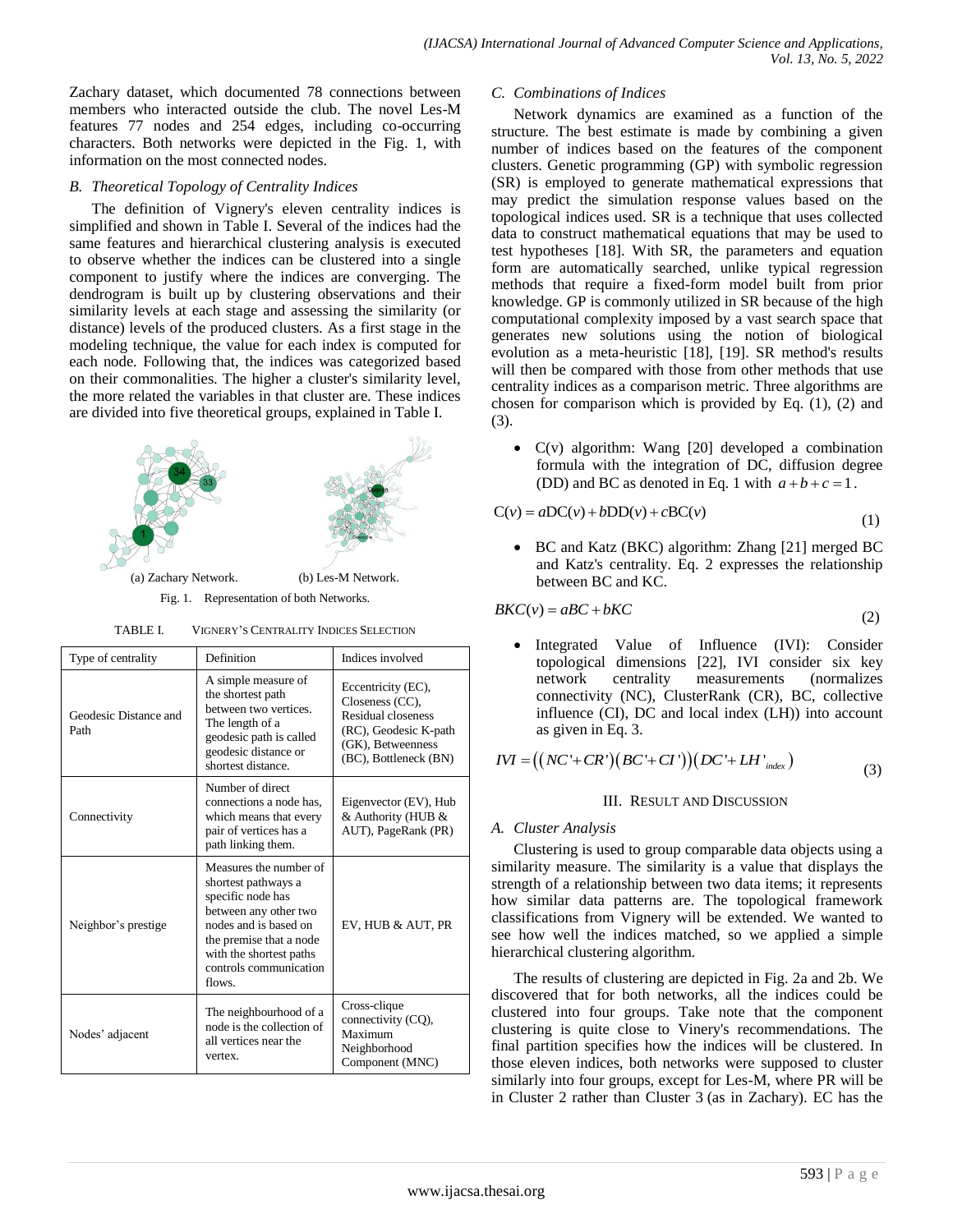lowest similarity score and is not assigned to any category. EC was not assigned to any cluster because it has the lowest similarity score (10.56 and 7.00) compared to the other indices.



Fig. 2. (a). Hierarchical Clustering of Indices for Zachary. (b). Hierarchical Clustering of Indices for Les-M.

#### *B. Combinations of Indices*

Turingbot software was applied to execute the symbolic regression codes, which entails combining a set of base functions into simple formulas to produce a regression model. Fig. 3 depicts the steps we take to generate different mathematical formulations for each cluster. Because the output of SR will vary, we choose the phrase with the lowest value in terms of root mean square error (RMS error) and the highest Rsquared (R-sq). Finally, we obtained four distinct expressions for each cluster specified, namely C1, C2, C3, and C. C is an expression that includes all the indices involved. As a result of efficient training and shifting, the analytic equations for both networks are shown in Table II are derived.

### *C. Pearson Correlation Analysis*

The combined indices and component clusters employed in the earlier approach are compared. The correlation technique can be used to discover the similarity of combined centrality indices. The dataset also includes an average value (AVE) for the average result for each node from the Combined, IVI, BKC, and C(v). This AVE value will serve as the reference result to which the correlation converges.

Correlation for both networks show a significant and favorable relationship as shown in Tables IIIa and IIIb. In Zachary, there is a high correlation between AVE and IVI, BKC, and  $C(v)$ . There is a high association between IVI and the clustered group and all other combined indices. The concept of combining indices while considering their spreaders and hubs can be extended for future use. With a correlation coefficient of 0.797, the relationship with C is likewise satisfactory. It is fascinating to notice that the C1 and C2 are more closely linked to AVE than is C, while C3 is obviously diverged from correlation toward others.

Results for Les-M also give results like Zachary's network when looking at each cluster component, with C1 and C2 being more correlated than C and C3. However, it is interesting to observe that IVI is quite diverging for this network. According to these findings, the SR modeling combination model has successfully identified influential nodes. In the following section, the node's ranking position is being observed.

### *D. Node's Ranking of Position*

In this section, the placements of nodes were analyzed and arranged in descending order. When comparing procedures side by side in Tables IVa and IVb, the top ten ranking position of each approach is considered. NodeAVE is a reference column that contains the average positioning value of nodes for each method, as expressed by the average positional value of nodes for each technique. Zachary and Les-M discovered that BKC and C(v) have a very similar node detection to AVE when comparing the two algorithms.

Nodes in IVI react similarly in Zachary, whereas they deviate significantly in Les-M. However, when compared to C for both networks, C1 and C2 show more comparable node detection for both networks when compared to C. To better understand the similarity result, we use the Jaccard similarity (JS) score and Kendall's tau-b to access the top ten nodes' ranking positions. Kendall's tau-b indices are used to measure the strength of a method's ranking position to understand the similarity result from the JS-score better.



Fig. 3. Illustrations on Indices Combination for each Group.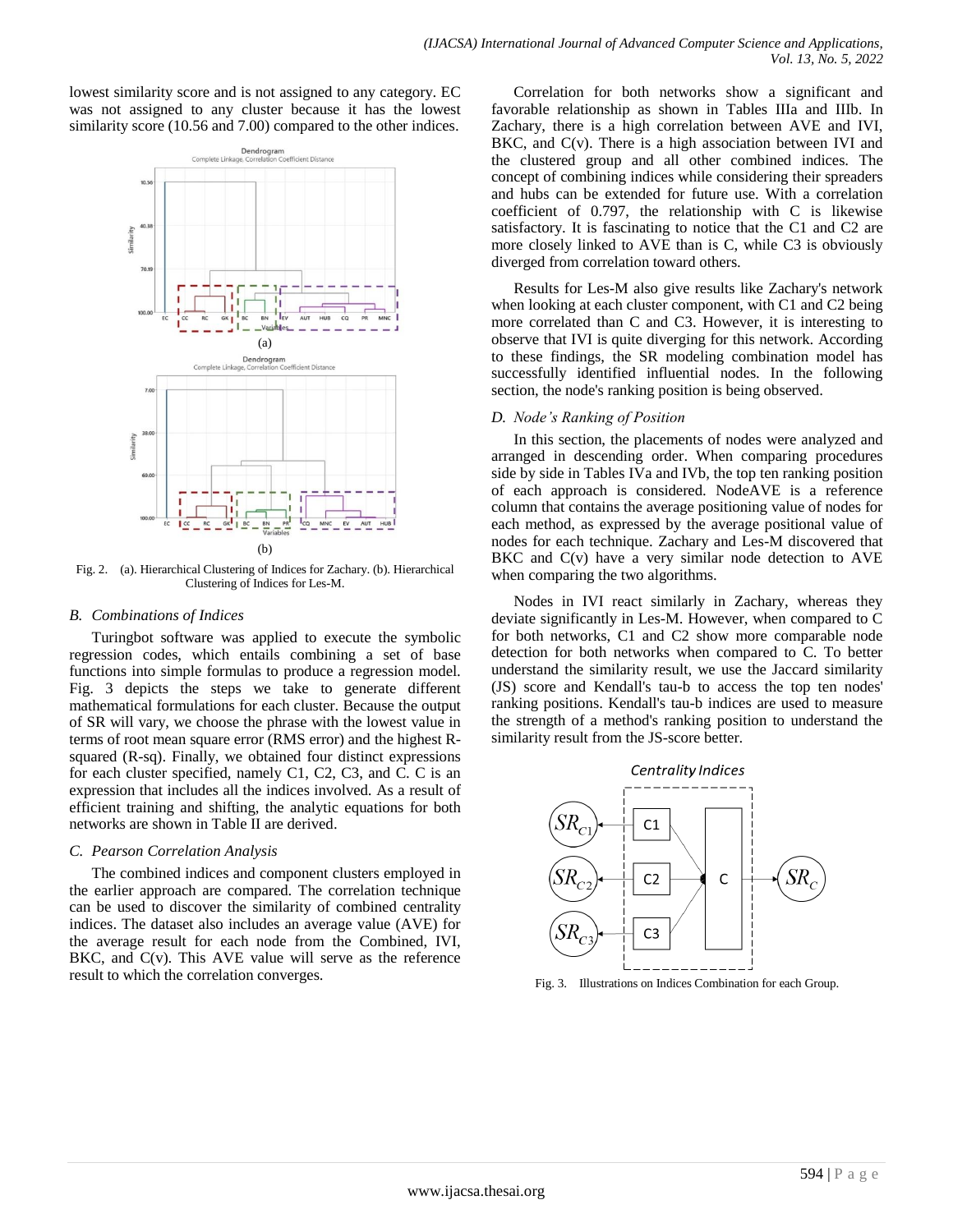TABLE II. MATHEMATICAL EXPRESSION OF COMBINED INDICES

| Zachary                                                                                                                                                                                                                                                                                                                                                      | $I$ es- $M$                                                                                                                                                                                                                                                                      |
|--------------------------------------------------------------------------------------------------------------------------------------------------------------------------------------------------------------------------------------------------------------------------------------------------------------------------------------------------------------|----------------------------------------------------------------------------------------------------------------------------------------------------------------------------------------------------------------------------------------------------------------------------------|
| Cluster 1 (C1): CC RC GK<br>$(0.00103544(1.33583 + (0.915295 RC - ((-0.122916)(GK - cos(GK)))))$<br>RMS Error = $0.000248416$<br>$R-Sq = 0.987144$                                                                                                                                                                                                           | Cluster 1 (C1): CC RC GK<br>$(-0.00727966)/(0.0565855*(0.802185*(0.121368*"GK" + "RC")) - 2.51961)$<br>RMS $Error = 0.000248416$<br>$R-Sq = 0.987144$                                                                                                                            |
| Cluster 2 (C2): BC BN<br>$(2.12409 - \tanh(round(-0.457495 + \tan(BN)) + \tan(0.208093BN))) \times$<br>round $(-2.28163 - \cos(BN)) +$<br>$\left[\left(\cos\left(-0.390946 - floor\left(0.542588BN\right)\right)\right)\right)$ $\left(\left(0.316869 + BN\right)\right)$<br><b>RMS</b> Error = $0.841825$<br>$R-sq = 0.998876$                              | Cluster $2$ (C2): BC BN PR<br>$(-3.95423e-05)\times\left(\frac{\left(tan(0.00897528+(BN-1.00369*BC)\right)+169.68)}{cos((-0.329319)*(cos(BN)+BC))-(368.183+BC)}\right)$<br>RMS error = $0.00283$<br>$R-sq = 0.946660$                                                            |
| Cluster 3 (C3): EV AUT HUB PR CQ MNC<br>$(-0.00344533 + PR) \times$<br>$\left(\frac{(0.41957 + MNC - (CQ - (MNC / 0.39926)))}{*AUT}\right) + 0.066212 + 2.55262*HUB$<br>$\cos$<br>$\times$ AUT<br>RMS $Error = 0.0356482$<br>$R-Sq = 0.985527$                                                                                                               | Cluster 3 (C3): EV AUT HUB CQ MNC<br>$log 2(CQ) + \left( \left( \frac{3.98809 + tan(1.13497 - (-0.0407873 + (-0.0729471 + CQ)))}{-(AUT / tan(tan(tan(0.0705538*(-0.0449964 + CQ)))))} \right) \right)$<br>$\times (-0.092534 + AUT)$<br>RMS $Error = 0.2957$<br>$R-Sq = 0.99513$ |
| Combine (C): EC CC RC GK BC BN EV AUT HUB PR CQ MNC<br>$\int \tan(1.23832 - GK) - \cos(MNC) +$<br>$GK -  0.0113009*   (-7.32811 + 0.979185 + MNC -$<br>$ *BN$<br>$0.000275397\times$<br>$\left( \left( \left( \tan (RC - 0.814871) + (BN - tan(BC)) \right) \right) \right)$<br>$-(\sinh(HUB) - RC - 9.00789)$<br>RMS $Error = 0.008983$<br>$R-Sq = 0.97642$ | Combine(C): EC CC RC GK BC BN EV AUT HUB PR CQ MNC<br>$(("PR"/(0.0140288 + 0.000763124) * "BC" - "EV") + 4.15684)$<br>$\times$ (1.32335*" MNC"+" RC"-9.22003) - (-103.165*" HUB")<br>+cos("EC"-8.01939*"RC")<br>$RMS = 5.4994$<br>$R-Sq = 0.9941$                                |

### TABLE III. (A) CORRELATIONS IN ZACHARY

|                | <b>IVI</b> | <b>BKC</b> | C(v)  | $\mathbf{C}$ | C <sub>1</sub> | C <sub>2</sub> | C <sub>3</sub> |
|----------------|------------|------------|-------|--------------|----------------|----------------|----------------|
| BKC            | 0.910      |            |       |              |                |                |                |
| C(v)           | 0.823      | 0.929      |       |              |                |                |                |
| C              | 0.712      | 0.736      | 0.605 |              |                |                |                |
| C <sub>1</sub> | 0.752      | 0.726      | 0.592 | 0.975        |                |                |                |
| C <sub>2</sub> | 0.800      | 0.856      | 0.735 | 0.778        | 0.762          |                |                |
| C <sub>3</sub> | 0.484      | 0.525      | 0.439 | 0.278        | 0.268          | 0.366          |                |
| AVE            | 0.951      | 0.988      | 0.943 | 0.724        | 0.729          | 0.839          | 0.510          |

TABLE III. (B). CORRELATIONS IN LES-M

|                | <b>IVI</b> | <b>BKC</b> | C(v)  | $\mathbf c$ | C1    | C <sub>2</sub> | C <sub>3</sub> |
|----------------|------------|------------|-------|-------------|-------|----------------|----------------|
| BKC            | 0.320      |            |       |             |       |                |                |
| C(v)           | 0.539      | 0.943      |       |             |       |                |                |
| C              | 0.718      | 0.641      | 0.852 |             |       |                |                |
| C <sub>1</sub> | 0.445      | 0.691      | 0.841 | 0.872       |       |                |                |
| C <sub>2</sub> | 0.487      | 0.925      | 0.954 | 0.770       | 0.785 |                |                |
| C <sub>3</sub> | 0.050      | $-0.004$   | 0.042 | 0.079       | 0.087 | 0.093          |                |
| AVE            | 0.570      | 0.944      | 0.997 | 0.851       | 0.817 | 0.953          | 0.031          |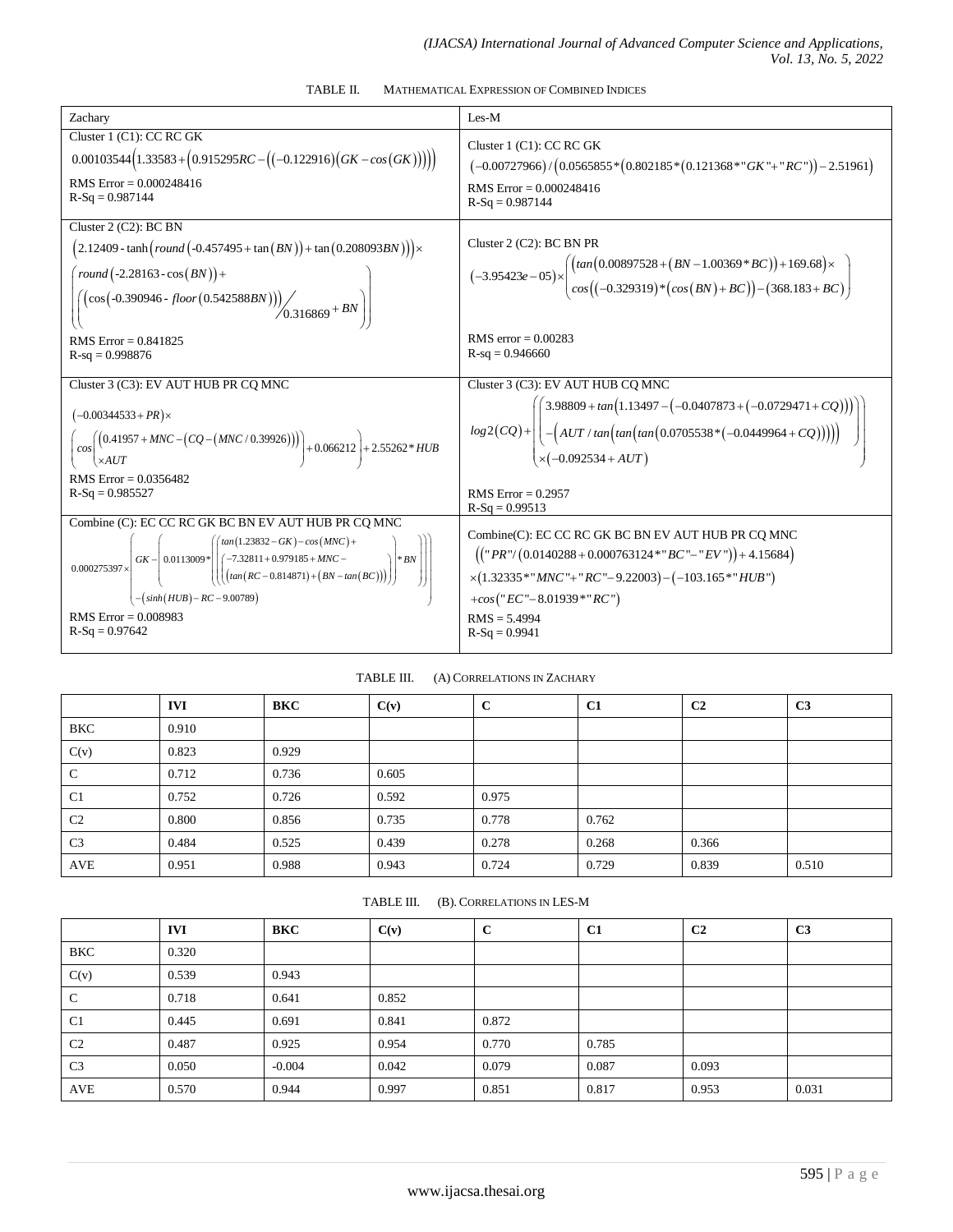| Rank         | Node AVE | Node IVI       | Node BKC       | Node Cv | Node C | Node C1 | Node C <sub>2</sub> | Node C <sub>3</sub> |
|--------------|----------|----------------|----------------|---------|--------|---------|---------------------|---------------------|
|              |          |                |                |         |        |         |                     | 34                  |
|              | 34       | 34             | 34             | 34      | 3      | 34      | 3                   | 22                  |
|              | 33       | 33             | 33             | 33      | 34     | 3       | 33                  |                     |
|              | 3        | $\overline{2}$ | 3              | 28      | 32     | 33      | 32                  | 3                   |
|              | 32       | 3              | 32             | 3       | 14     | 32      | 34                  | $\overline{2}$      |
| <sub>6</sub> | 2        | $\overline{4}$ | 9              | 32      | 33     | 2       | 24                  | 25                  |
|              | 14       | 8              | $\overline{2}$ | 6       | 9      | 9       | 9                   | 15                  |
|              | 9        | 24             | 14             | 23      | 20     | 14      | ◠                   | 5                   |
| -9           | 6        | 9              | 20             | 27      | 2      | 20      | 14                  | 18                  |
| 10           | 24       | 14             | 6              | 26      | 4      | 4       | 20                  | 17                  |

TABLE IV. (A) TOP TEN NODES BASED ON RANKING IN ZACHARY

| Rank           | Node AVE       | Node IVI  | Node BKC   | Node Cv        | Node C         | Node C1        | Node C <sub>2</sub> | Node C <sub>3</sub> |
|----------------|----------------|-----------|------------|----------------|----------------|----------------|---------------------|---------------------|
|                | Valjean        | Gavroche  | Valjean    | Valjean        | Valjean        | Valjean        | Valjean             | Simplice            |
| $\overline{2}$ | Gavroche       | Courfeyra | Myriel     | Gavroche       | Gavroche       | Marius         | Myriel              | Toussaint           |
| 3              | Marius         | Bahorel   | Gavroche   | Marius         | Marius         | Gavroche       | Gavroche            | Woman2              |
| 4              | Fantine        | Joly      | Marius     | Fantine        | Javert         | Javert         | Fantine             | Tholomye            |
| 5              | Myriel         | Combefer  | Fantine    | Myriel         | Enjolras       | Thenardie      | Marius              | Bamatabo            |
| 6              | Thenard        | Feuilly   | Thenardie  | Thenardie      | Thenardie      | Enjolras       | Cosette             | Mlle.Gille          |
| $\overline{7}$ | Enjolras       | Valjean   | Javert     | Javert         | <b>Bossuet</b> | <b>Bossuet</b> | Enjolras            | Gillenorm           |
| 8              | Javert         | Enjolras  | Mlle.Gille | Enjolras       | Courfeyra      | Cosette        | Montparn            | Fantine             |
| 9              | <b>Bossuet</b> | Mabeuf    | Enjolras   | <b>Bossuet</b> | <b>Bahorel</b> | Fantine        | Mme.The             | Marius              |
| 10             | Courfeyr       | Grantaire | Tholomye   | Mme. The       | Joly           | Babet          | Thenardie           | Prouvaire           |

### Jaccard similarity score

Jaccard similarity (JS) score compares two sets of scores by counting the number of elements in each group. JS can be calculated numerically by dividing the intersection of sets by the union of sets [23]. The higher the value, the greater the correlation between the two data sets. The higher the Jaccard similarity indices, the closer two sets of data are to one. Definition of JS is formulated as in Eq. 4.

Definition of JS is formulated as in Eq. 4.  
\n
$$
JS(A, B) = \frac{\text{number of observations in both sets}}{\text{number in either set}} = \frac{|A \cap B|}{|A \cup B|}
$$
\n(4)

For Zachary, C has a higher similarity score than Les-M when looking at the Jaccard scores for the two networks. If we look at Zachary and compare C to the previous combined technique, we see that C has the same top ten ranking entities for IVI (0.6667), BKC (0.8182), and AVE (0.6667). C has a low degree of similarity (less than 0.5) to IVI, BKC, and AVE in Les-M. C1 and C2 are interestingly comparable to C with the IVI, BKC, and C(v), which follow similar patterns. The JSscore heatmap for both networks are shown in the Tables Va and Vb. The greater the degree of resemblance between methods, the darker is the color.

| $\mathbf C$<br>C <sub>3</sub><br>C <sub>1</sub><br>C <sub>2</sub><br><b>IVI</b><br>C(v)<br><b>BKC</b><br>AVE<br>C <sub>1</sub><br>C <sub>2</sub><br>0.8182<br>C <sub>3</sub><br>0.25<br>0.25<br>$\mathbf C$<br>0.8182<br>0.25<br>0.6667<br><b>IVI</b><br>0.25<br>0.6667<br>0.6667<br>0.6667<br><b>BKC</b><br>0.8182<br>0.25<br>0.8182<br>0.8182<br>0.5385<br>0.25<br>C(v)<br>0.3333<br>0.3333<br>0.3333<br>0.1765<br>0.4286 |  |  |  |  |  |
|-----------------------------------------------------------------------------------------------------------------------------------------------------------------------------------------------------------------------------------------------------------------------------------------------------------------------------------------------------------------------------------------------------------------------------|--|--|--|--|--|
|                                                                                                                                                                                                                                                                                                                                                                                                                             |  |  |  |  |  |
|                                                                                                                                                                                                                                                                                                                                                                                                                             |  |  |  |  |  |
|                                                                                                                                                                                                                                                                                                                                                                                                                             |  |  |  |  |  |
|                                                                                                                                                                                                                                                                                                                                                                                                                             |  |  |  |  |  |
|                                                                                                                                                                                                                                                                                                                                                                                                                             |  |  |  |  |  |
|                                                                                                                                                                                                                                                                                                                                                                                                                             |  |  |  |  |  |
|                                                                                                                                                                                                                                                                                                                                                                                                                             |  |  |  |  |  |
|                                                                                                                                                                                                                                                                                                                                                                                                                             |  |  |  |  |  |
| <b>AVE</b><br>0.8182<br>0.25<br>0.667<br>0.8182<br>0.6667<br>0.6667<br>0.4246                                                                                                                                                                                                                                                                                                                                               |  |  |  |  |  |

TABLE V. (A) JACCARD SIMILARITY SCORE FOR ZACHARY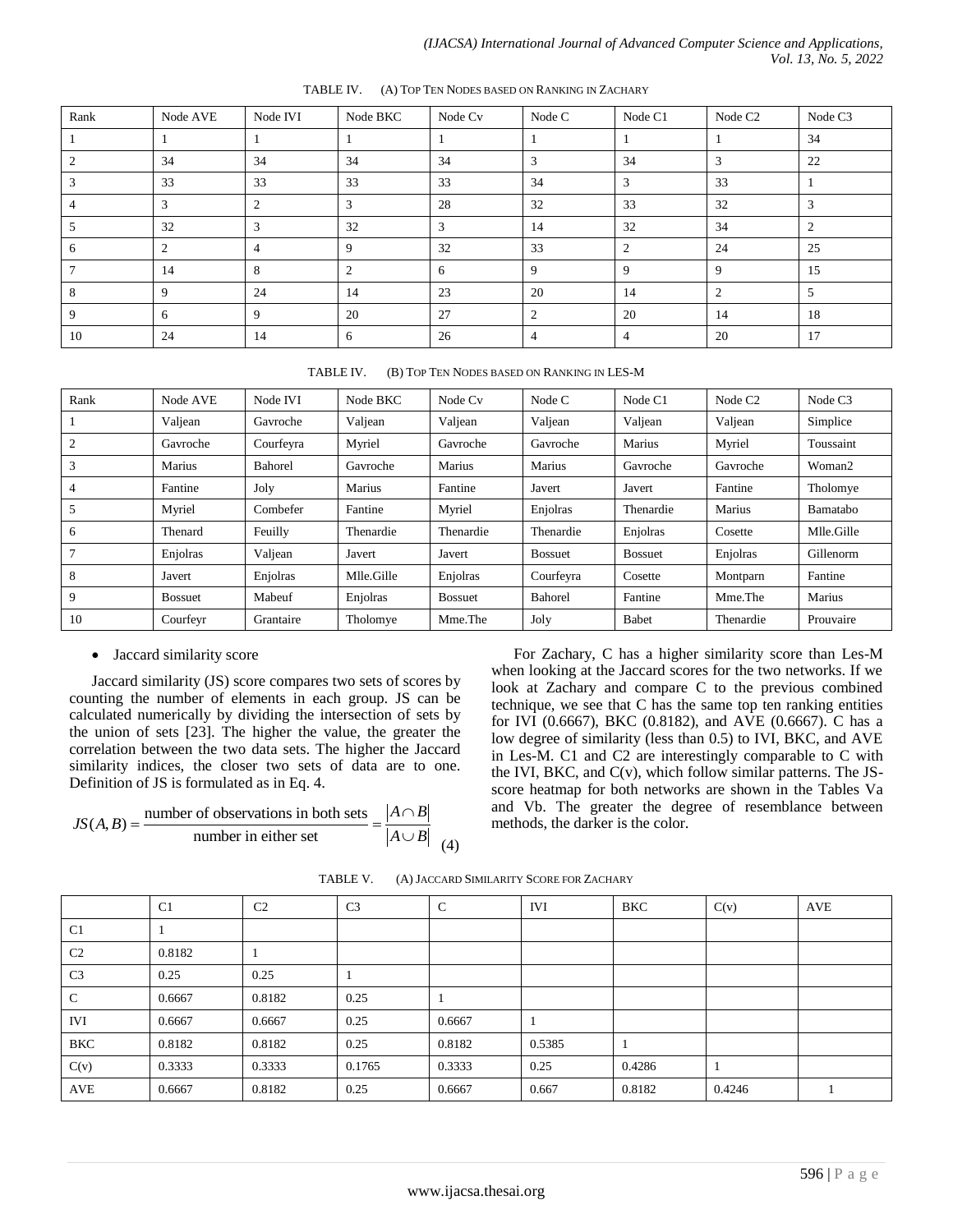|                | C <sub>1</sub> | C <sub>2</sub> | C <sub>3</sub> | $\mathsf{C}$ | <b>BKC</b> | AVE    | C(v)   | <b>AVE</b> |
|----------------|----------------|----------------|----------------|--------------|------------|--------|--------|------------|
| C <sub>1</sub> |                |                |                |              |            |        |        |            |
| C <sub>2</sub> | 0.5385         |                |                |              |            |        |        |            |
| C <sub>3</sub> | $\theta$       | 0.1111         |                |              |            |        |        |            |
| $\mathbf C$    | 0.5385         | 0.3333         | $\theta$       |              |            |        |        |            |
| <b>IVI</b>     | 0.1765         | 0.1765         | $\theta$       | 0.4286       |            |        |        |            |
| BKC            | 0.5385         | 0.5385         | 0.25           | 0.4286       | 0.1765     |        |        |            |
| C(v)           | 0.6667         | 0.6667         | 0.4286         | 0.5385       | 0.1764     | 0.6667 | 1      |            |
| AVE            | 0.5385         | 0.4286         | 0.4286         | 0.4286       | 0.1765     | 0.5386 | 0.6667 |            |

TABLE V. (B) JACCARD SIMILARITY SCORE FOR LES-M

#### • Kendall's tau-b

When comparing the rankings of different methods, Kendall's tau-b is applied to determine the ordinal relationship between pairs of observations [24], [25]. Correlation strength and direction are measured using Kendall's tau-b correlation coefficient. According to the theory of rank correlations, the closer two sets of data are linked together, the more closely they are related. Within this range, positive and negative numbers can indicate concordance or discordance, which is characterized by increasing or decreasing values, respectively. The correlation value between two variables increases when the ranks of the observations are similar; the correlation value decreases when the positions of the observations are different. Kendall's tau-b is defined as in Eq. 5.

$$
\tau_b(A, B) = \frac{m_c - m_D}{\sqrt{(m - T_0)(m - T_1)}}
$$
\n(5)

The top ten ranking of nodes using Kendall's tau-b results for Zachary and Les-M are shown in Tables VIa and VIb. Comparing C with IVI, BKC,  $C(v)$ , and AVE shows that C has a rather low and moderate positive tau value in the Zachary network, while it has a high-rank similarity for the Les-M network. C also has significance and a strong positive tau correlation with C1 (0.644). C1 also shows the importance and positive correlation with C2. Observe from AVE analysis shows that results were significant in Les-M compared to Zachary except for C3. Since there were differences in C2 and C3 for Zachary and Les-M, it might affect the way on the rank behavior.

TABLE VI. (A) KENDALL'S CORRELATION SCORE FOR ZACHARY

|                | C <sub>1</sub>                                              | C <sub>2</sub> | C <sub>3</sub> | $\mathsf{C}$ | <b>IVI</b> | BKC   | C(v)  | <b>AVE</b> |
|----------------|-------------------------------------------------------------|----------------|----------------|--------------|------------|-------|-------|------------|
| C1             |                                                             |                |                |              |            |       |       |            |
| C2             | 0.067                                                       |                |                |              |            |       |       |            |
| C <sub>3</sub> | $-0.244$                                                    | $-0.467$       |                |              |            |       |       |            |
| $\mathbf C$    | $-0.022$                                                    | 0.467          | $-0.566*$      |              |            |       |       |            |
| <b>IVI</b>     | 0.111                                                       | $-0.111$       | $-0.156$       | 0.067        |            |       |       |            |
| <b>BKC</b>     | 0.378                                                       | 0.244          | $-0.244$       | 0.156        | $0.556*$   |       |       |            |
| C(v)           | 0.2                                                         | 0.244          | 0.022          | 0.333        | 0.467      | 0.467 |       |            |
| AVE            | 0.244                                                       | 0.2            | $-0.378$       | 0.022        | $0.6*$     | 0.6   | 0.156 |            |
|                | *. Correlation is significant at the 0.05 level (2-tailed). |                |                |              |            |       |       |            |

TABLE VI. (B) KENDALL'S CORRELATION SCORE FOR LES-M

|                | C1       | C <sub>2</sub>                                              | C <sub>3</sub> | C        | <b>IVI</b> | <b>BKC</b> | C(v)     | <b>AVE</b> |
|----------------|----------|-------------------------------------------------------------|----------------|----------|------------|------------|----------|------------|
| C <sub>1</sub> |          |                                                             |                |          |            |            |          |            |
| C <sub>2</sub> | $0.556*$ |                                                             |                |          |            |            |          |            |
| C <sub>3</sub> | 0.244    | $-0.2$                                                      |                |          |            |            |          |            |
| $\mathcal{C}$  | $0.644*$ | 0.467                                                       | 0.156          |          |            |            |          |            |
| <b>IVI</b>     | 0.111    | 0.111                                                       | 0.067          | 0.378    |            |            |          |            |
| <b>BKC</b>     | $0.644*$ | $0.644*$                                                    | 0.067          | $0.644*$ | 0.289      |            |          |            |
| C(v)           | 0.556    | 0.467                                                       | 0.156          | $0.822*$ | 0.467      | $0.733*$   |          |            |
| AVE            | $0.6*$   | $0.511*$                                                    | 0.111          | $0.867*$ | $0.511*$   | $0.778*$   | $0.956*$ |            |
|                |          | *. Correlation is significant at the 0.05 level (2-tailed). |                |          |            |            |          |            |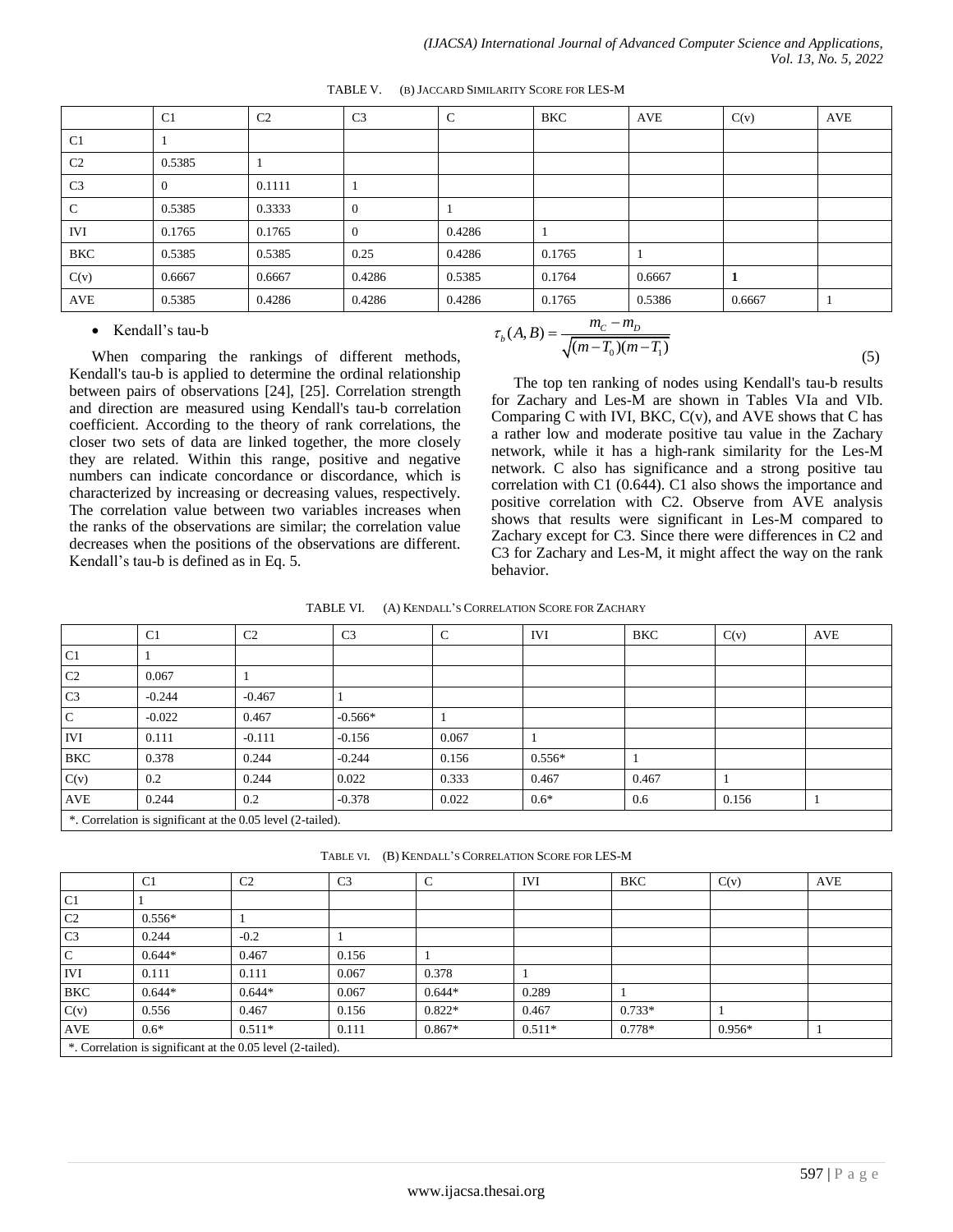#### IV. CONCLUSION

The selection of influential nodes is crucial for fostering knowledge and behavior adoption in a network because they can influence other nodes. It is possible to gain a better understanding of network structure and behavior by using prominent nodes. The importance of centrality in identifying influential network spreaders in this scenario cannot be overstated.

Our results show that combining centrality indices can identify the influential nodes in a network. To combine these indices, symbolic regression can identify appropriate mathematical expressions that will fit the network's features. When it comes to recognizing significant nodes, the newly constructed mathematical expression's function performs similarly or better than previous methods (IVI, BKC, and  $C(v)$ ) that were validated using Pearson correlation, Jaccard similarity score, and Kendall's tau-b correlation of ranking.

It was discovered while clustering indices based on similar attributes that each cluster component may have the same impact as aggregating all indices. Clustering can reduce the total number of indices to be combined while achieving the same overall result. It was also discovered that index selection is critical. A few indices, including Katz centrality and Closeness centrality, could not be computed. Katz's centrality fails to detect connections between high-centrality nodes. To function, closeness centrality requires a well-connected network, and it fails when two nodes belong to different components. Large, complex datasets necessitate more computationally intensive methods. Clustering for the indices involved would be difficult, as it is here.

In future work, the selection of suitable indices to be combine is important. Analyzing their features as well as the computational time required to run each of the indices may be put into factor selection. It is also a good idea to run another run-up for a different network with a different number of weighted nodes if possible.

#### ACKNOWLEDGMENT

The author would like to extend a special thank you to the FRGS-RACER/2019/FTKMP-COSSID/F00412 grant, Centre of Research and Innovation Management (CRIM), Faculty of Mechanical and Manufacturing Technology, Universiti Teknikal Malaysia Melaka, Malaysia for funding this research. Appreciation also goes for Faculty of Communication and Information Technology and Ministry of Education Malaysia.

#### **REFERENCES**

- [1] Z. A. Abas et al., "Analytics : a Review of Current Trends , Future," Compusoft, vol. 9, no. I, 2020.
- [2] Y. Yang, L. Yu, X. Wang, S. Chen, Y. Chen, and Y. Zhou, "A novel method to identify influential nodes in complex networks," International Journal of Modern Physics C, vol. 31, no. 2, Feb. 2020, doi: 10.1142/S0129183120500229.
- [3] A. Zareie, A. Sheikhahmadi, M. Jalili, M. Sajjad, and K. Fasaei, "Finding influential nodes in social networks based on neighborhood correlation coefficient" vol. 194, p. 105580, 2020, doi: 10.1016/j.knosys.
- [4] M. Alshahrani, Z. Fuxi, A. Sameh, S. Mekouar, and S. Huang, "Efficient algorithms based on centrality measures for identification of top-K influential users in social networks," Information Sciences, vol. 527, pp. 88–107, Jul. 2020, doi: 10.1016/j.ins.2020.03.060.
- [5] N. J. Pulles, J. Veldman, and H. Schiele, "Identifying innovative suppliers in business networks: An empirical study," Industrial Marketing Management, vol. 43, no. 3, pp. 409–418, 2014, doi: 10.1016/j.indmarman.2013.12.009.
- [6] B. B. M. Shao, Z. (Michael) Shi, T. Y. Choi, and S. Chae, "A dataanalytics approach to identifying hidden critical suppliers in supply networks: Development of nexus supplier index," Decision Support Systems, vol. 114, pp. 37–48, Oct. 2018, doi: 10.1016/j.dss.2018.08.008.
- [7] M. Jalili et al., "Evolution of centrality measurements for the detection of essential proteins in biological networks," Frontiers in Physiology, vol. 7, no. AUG. Frontiers Media S.A., Aug. 26, 2016. doi: 10.3389/fphys.2016.00375.
- [8] K. Basu, C. Zhou, A. Sen, and V. H. Goliber, "A novel graph analytic approach to monitor terrorist networks," Proceedings - 16th IEEE International Symposium on Parallel and Distributed Processing with Applications, 17th IEEE International Conference on Ubiquitous Computing and Communications, 8th IEEE International Conference on Big Data and Cloud Computing, 11t, pp. 1159–1166, 2019, doi: 10.1109/BDCloud.2018.00171.
- [9] Q. Ma and J. Ma, "Identifying and ranking influential spreaders in complex networks with consideration of spreading probability," Physica A: Statistical Mechanics and its Applications, vol. 465, pp. 312–330, Jan. 2017, doi: 10.1016/j.physa.2016.08.041.
- [10] H. Zhou, M. Ruan, C. Zhu, V. C. M. Leung, S. Xu, and C. M. Huang, "A Time-Ordered Aggregation Model-Based Centrality Metric for Mobile Social Networks," IEEE Access, vol. 6, pp. 25588–25599, Apr. 2018, doi: 10.1109/ACCESS.2018.2831247.
- [11] A. Ibnoulouafi, M. el Haziti, and H. Cherifi, "M-Centrality: Identifying key nodes based on global position and local degree variation," Journal of Statistical Mechanics: Theory and Experiment, vol. 2018, no. 7, Jul. 2018, doi: 10.1088/1742-5468/aace08.
- [12] J. Wang, C. Li, and C. Xia, "Improved centrality indicators to characterize the nodal spreading capability in complex networks," Applied Mathematics and Computation, vol. 334, pp. 388–400, Oct. 2018, doi: 10.1016/j.amc.2018.04.028.
- [13] K. Raman, N. Damaraju, and G. K. Joshi, "The organisational structure of protein networks: Revisiting the centrality-lethality hypothesis," Systems and Synthetic Biology, vol. 8, no. 1, 2014, doi: 10.1007/s11693-013-9123-5.
- [14] G. Scardoni, G. Tosadori, M. Faizan, F. Spoto, F. Fabbri, and C. Laudanna, "Biological network analysis with CentiScaPe: centralities and experimental dataset integration," F1000Res, vol. 3, no. 0, p. 139, 2014, doi: 10.12688/f1000research.4477.1.
- [15] S. P. Borgatti, "Centrality and network flow," Social Networks, vol. 27, no. 1, pp. 55–71, 2005, doi: 10.1016/j.socnet.2004.11.008.
- [16] M. Ashtiani et al., "A systematic survey of centrality measures for protein-protein interaction networks," BMC Systems Biology, vol. 12, no. 1, pp. 1–17, 2018, doi: 10.1186/s12918-018-0598-2.
- [17] K. Vignery and W. Laurier, A methodology and theoretical taxonomy for centrality measures: What are the best centrality indicators for student networks?, vol. 15, no. 12 December. 2020. doi: 10.1371/journal.pone.0244377.
- [18] B. K. Petersen, T. N. Mundhenk, S. K. Kim, C. P. Santiago, and J. T. Kim, "Deep symbolic regression," 2021.
- [19] S. Kim et al., "Integration of Neural Network-Based Symbolic Regression in Deep Learning for Scientific Discovery," IEEE Transactions on Neural Networks and Learning Systems, vol. 32, no. 9, 2021, doi: 10.1109/TNNLS.2020.3017010.
- [20] W. Jianwei, R. Lili, and G. Tianzhu, "A new measure of node importance in complex networks with tunable parameters," 2008 International Conference on Wireless Communications, Networking and Mobile Computing, WiCOM 2008, pp. 1–4, 2008, doi: 10.1109/WiCom.2008.1170.
- [21] Y. Zhang, Y. Bao, S. Zhao, J. Chen, and J. Tang, "Identifying Node Importance by Combining Betweenness Centrality and Katz Centrality," in Proceedings - 2015 International Conference on Cloud Computing and Big Data, CCBD 2015, Apr. 2016, pp. 354–357. doi: 10.1109/CCBD.2015.19.